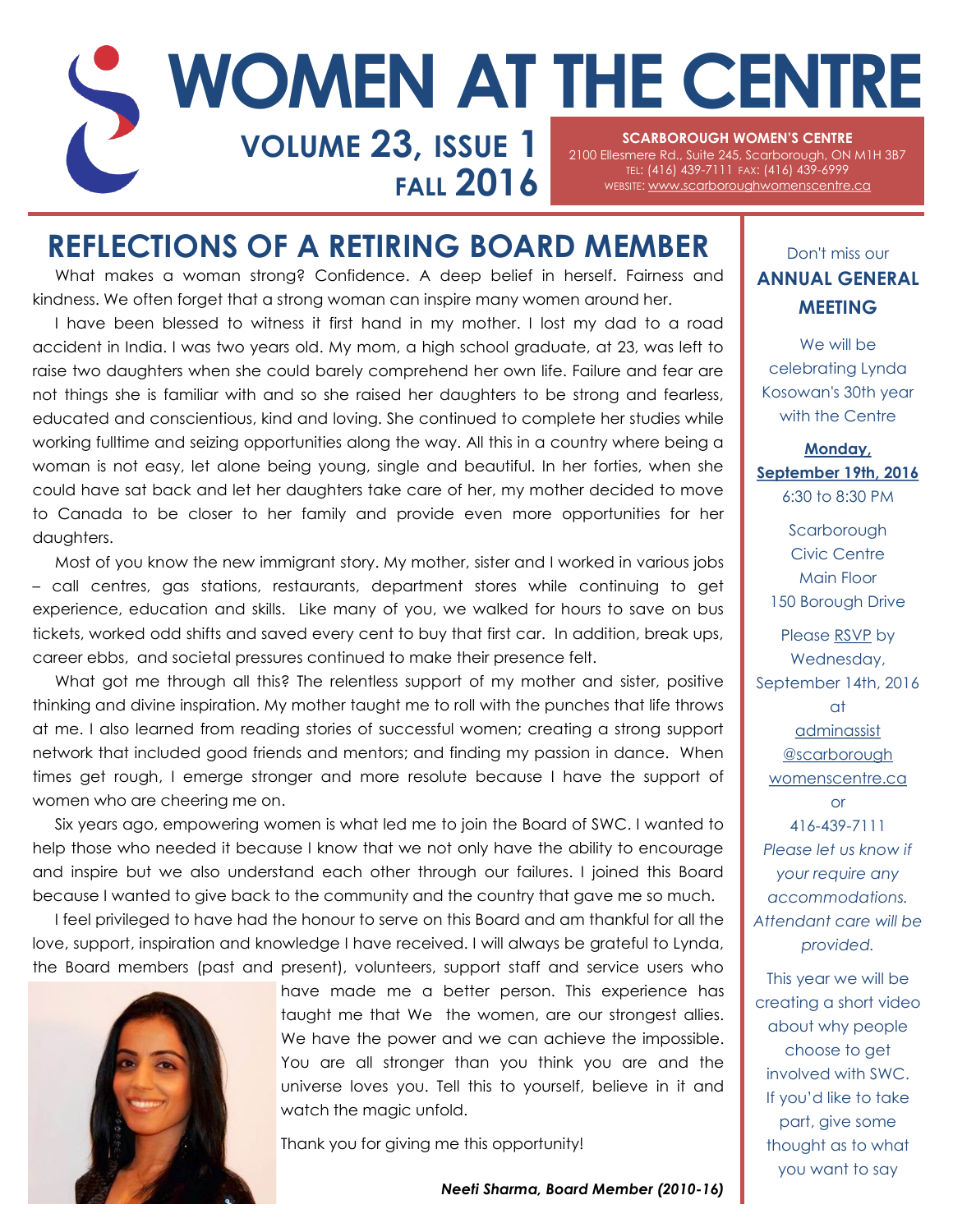

# **SCARBOROUGH WOMEN'S CENTRE**

**[www.scarboroughwomenscentre.ca](http://www.scarboroughwomenscentre.ca)**

# **OUR NEW LOGO AND WEBSITE**

Have you seen them? After consulting with participants, volunteers, staff, Board and committee members and community partners, we are very pleased to launch our new logo. The Communications committee worked with graphic artist Sarah Khalid to find a fresh way to convey the Centre's mission and vision. We are thrilled with the results!

We were also very fortunate to work with Lelia MacDonald of Management Advisory Services and Jorge Orozco to design and launch our new website. Former webmaster Simi Lachman suggested the Wordpress platform as a way to develop our in-house capacity to keep the website current with less dependence on outside expertise. We hope you will find it easy to navigate, and interesting to review. Your feedback and participation are welcome – we're always looking for images and content to share. Contact Lynda Kosowan, Executive Director at [ed@scarboroughwomenscentre.ca](mailto:ed@scarboroughwomenscentre.ca)

# **REAL TALK: A Candid Discussion about Sexual Harassment**

Our Building Strong Futures: Young Women's Outreach Program recently partnered up with students of the Safe School Action team of a local high school. We were asked to facilitate several workshops about sexual harassment with their peers.

We wanted to make sure students engaged in discussions with each other, became aware of the different forms of sexual harassment, what constitutes consent and where they can seek support in their school and community. Facilitating these workshops, we've witnessed students challenge each other and vocalize frustrations from their own experience with sexual harassment. These discussions have created a



safer school environment and are leading to a culture change on a topic that is very taboo amongst youth.

Sexual harassment may not always seem so obvious. One of the biggest breakthroughs in our discussions was when students acknowledged the "blurred lines" between what may seem as flirtatious behaviour and harassment. Including both young women and men in the conversation of what real day to day experiences look like is instrumental in deconstructing stereotypes, encouraging peers to not become bystanders and questioning the assumption that young men don't experience sexual harassment.

With the continuation of these open discussions, we are on a path towards a better environment for all.

*Priscilla Arias, Building Strong Futures: Young Women's Outreach Program Coordinator 416-439-7111 x 4 [specialproject@scarboroughwomenscentre.ca](mailto:specialproject@scarboroughwomenscentre.ca)*

**WOMEN AT THE CENTRE** IS A PUBLICATION OF SCARBOROUGH WOMEN'S CENTRE. LETTERS AND SUGGESTIONS ARE ALWAYS WELCOME. PLEASE FORWARD TO: **LYNDA KOSOWAN**, MSW, RSW, EXECUTIVE DIRECTOR AND EDITOR AT **[ed@scarboroughwomenscentre.ca](mailto:ed@scarboroughwomenscentre.ca)**  DESIGN AND LAYOUT: KALUM PERERA

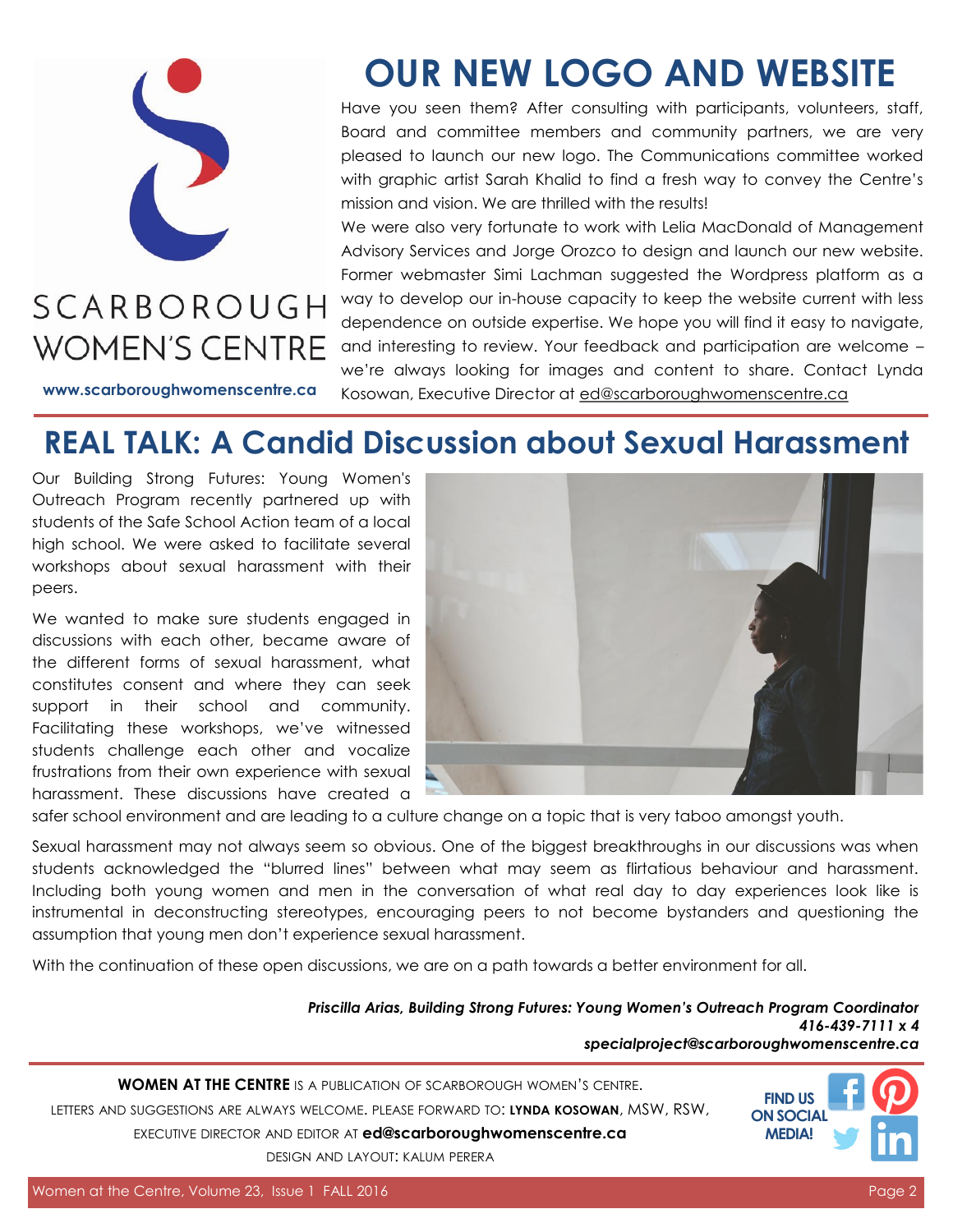

### **WHY DO YOU THINK GENDER BASED VIOLENCE OCCURS?**

Gender based violence is more likely to occur at home, by someone known to the individual. Violence or assault can occur in public spaces as well. At a recent workshop, women with disabilities were asked why they think violence occurs. Here is some of what they had to say:

Violence occurs because:

- The system does not encourage survivors to come forward; it diminishes and devalues our stories
- Many programs and services are not accessible to women with disabilities
- Women are blamed for the violence they experience. "If they just dressed more conservatively and did not go out at night, they would be okay."
- Many do not know that what they are experiencing can be considered violence
- Women with disabilities are led to believe that what they experienced was someone 'helping' them and not assault
- They fear they will not be believed

These realities can be hard to express, especially if you have not had many opportunities to do so. Many participants who come to our workshops say they attend them because they know they will be supported and their experiences will be validated. They feel a sense of empowerment as they gain access to knowledge and skills that will help them find their voice and make changes in their lives.

If you know any women with disabilities who would be interested in participating in our program, please contact Melissa at 416-439-7111 x 3

or email [program@scarboroughwomenscentre.ca](mailto:program@scarboroughwomenscentre.ca)

*Melissa Simas, MSW, Program Coordinator, Expanding the Reach: Outreach to Women with Disabilities* 

# **CREATIVITY AND DEALING WITH REALITY**

To deal with daily challenges, do you need to be creative or just look at the harsh realities of life? What if you are surrounded by entirely negative attitudes and chaos in the environment? Do you begin to be creative and generate options that are not present around you or do you just look a fact straight in the eye and accept things the way that they are? On the other hand, if you see only nice things and the environment is organized and smoothly running, what skills would be needed when things get chaotic?

Why is this relevant anyway? I find that there are people who constantly immerse themselves with the negative and it becomes part of their way of thinking. The reverse is also true. If they immerse themselves in only positive things without dealing with the negative, their position can be unrealistic. The idea is to be both creative and realistic. To look a fact straight in the face but also explore ways to do things differently when needed. Creativity should always be present in any view of reality because it helps you to address the unknown and unexpected.

This helps us to be resourceful. By using all our sources of information, the obvious as well as the obscure, and being creative enough to generate ideas to solutions, we can deal with most of what comes our way.

> *Jacynth Fennell, Counsellor 416-439-7111 x 2 [counsellor@scarboroughwomenscentre.ca](mailto:counsellor@scarboroughwomenscentre.ca)*